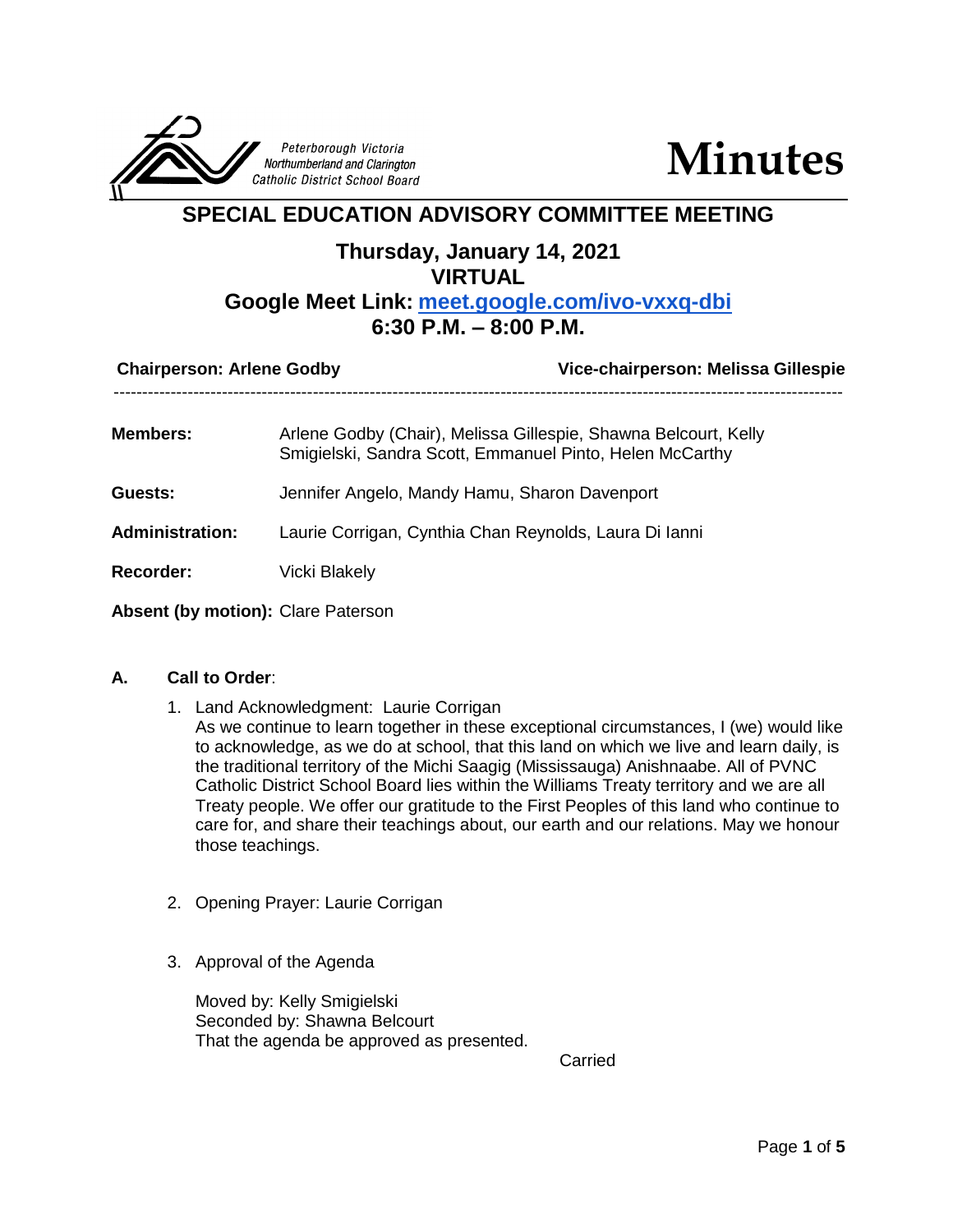4. Declaration of Conflicts of Interest

None noted.

5. Motion for Excusal from Attendance

Moved by: Helen McCarthy Seconded by: Kelly Smigielski That Clare Paterson be excused from attendance at the January 14, 2021 Special Education Advisory Committee meeting.

Carried

6. Motion for Approval of the Minutes of November 19, 2020 Meeting.

Moved by: Emmanuel Pinto Seconded by: Sandra Scott That the minutes of the Special Education Advisory Committee Minutes held on November 19, 2020 be approved as presented.

**Carried** 

7. Business Arising from the Minutes:

None noted.

#### **B. Recommended Actions/Presentations**:

1. Remarks: Chairperson (Arlene Godby)

The results from the PAAC survey is attached to the agenda package under information items. Members are requested to review and reflect on the information in this report in terms of how it may impact the Special Education Advisory Committee for discussion at a future meeting.

Reminder to please send in monthly reports on agencies giving organizational updates to keep everyone informed.

2. Remarks: Superintendent of Learning (Laurie Corrigan*, Superintendent of Learning/ Special Education*)

Schools have once again been closed due to the COVID-19 pandemic, with students returning virtually to the classroom after the Christmas break. PVNCCDSB has developed a [Parent Guide to Blended Learning](https://docs.google.com/document/d/1n1xw55VMNieaQsk6mmfS6WU_nqMER4-6y63H68Vf7fw/edit) to support families remotely. The document includes the requirements in regards to synchronous learning but also information supporting children's mental health and special education.

[Family Resources for All Families of PVNCCDSB](https://www.pvnccdsb.on.ca/wp-content/uploads/2021/01/Community-Resources-for-All-Families-of-PVNC.pdf) has been developed by the department and board under the leadership of Mandy Hamu. The document is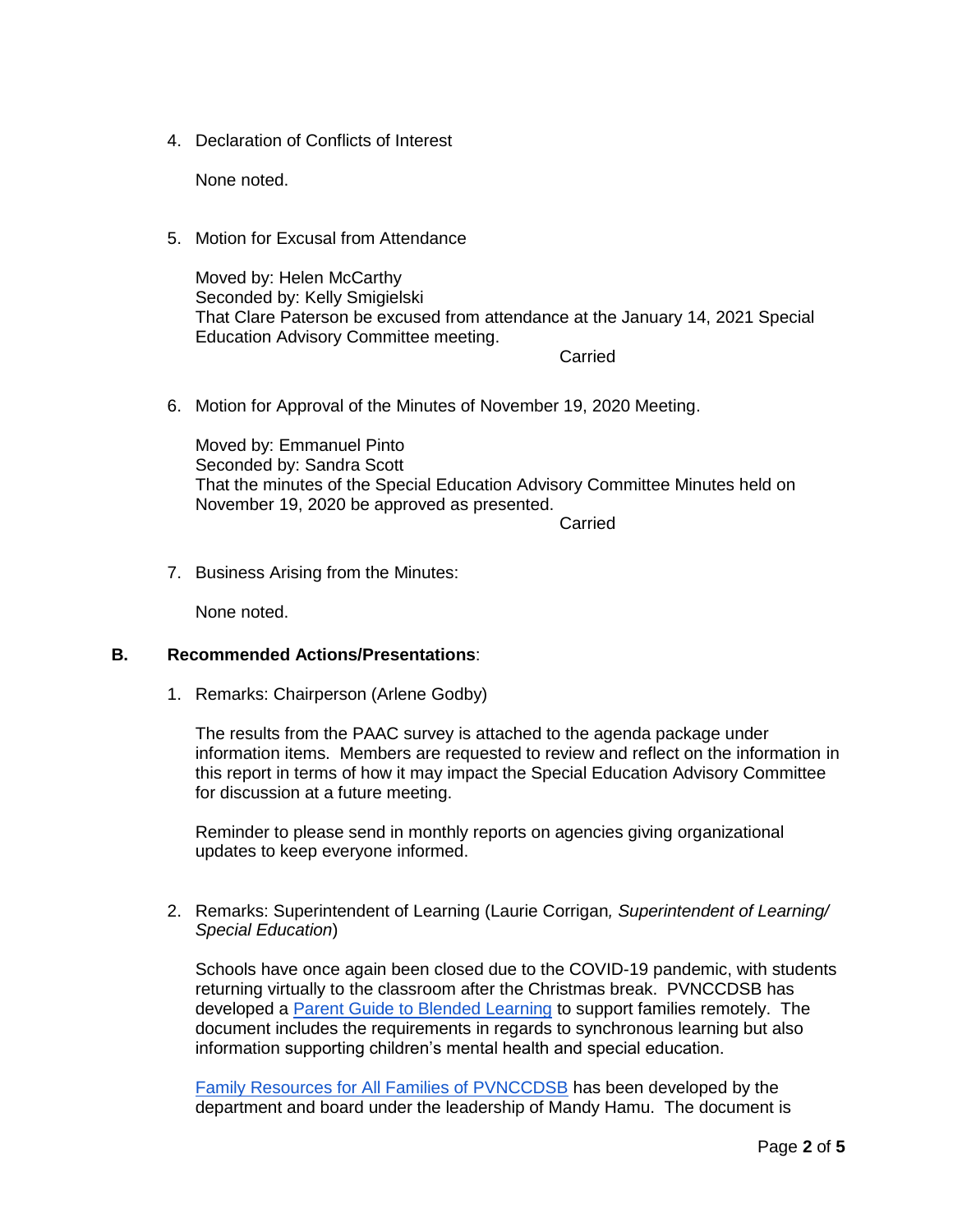inclusive of all four regions that we serve. The resource contains information for emergency housing, domestic violence, legal aid, families experiencing poverty, and resources specific to our Indigenous families.

In regards to Special Education, the Ministry asked school boards to accommodate in-person instruction for students with special education needs who cannot be served through remote learning. To date, 137 students are attending in 27 of our 36 schools. PVNCCDSB has 164 staff members including special education resource teachers, educational assistants, autism spectrum disorder workers in schools supporting students in addition to our administrators. COVID-19 assessments and reporting continue with students in our buildings.

The Ministry also announced the expectation of the return to in-person learning January 25 in both elementary and secondary schools. In addition, it was announced that the Chief Medical Officer of Health will advise the Ministry of Education by January 20 which Public Health Units, including the 3 units that serve PVNCCDSB, will be permitted to resume in-person learning. If given permission to reopen, before and after school programs would resume in these public health units at that time. Schools in Northern Ontario public health units remain open at this time.

Protective eyewear has been made mandatory at PVNCCDSB in addition to the already mandatory masks. Additional PPE was delivered yesterday to schools.

The Ministry announced that once in-person learning resumes, masking for grades 1- 3 will be required and mask wearing outdoors will be required for grades 1-12. There will be enhanced screening protocols and expanded targeted testing. When more information on these new measures becomes available it will be shared it with families.

Childcare centres for non-school age children remain open, emergency child-care for school age children will continue for eligible families.

These and other updates are available on the board website, or by contacting the school, teacher, and principal.

3. Update from Trustees:

Helen McCarthy

The numbers for exceptional students being accommodated at schools has seen an increase in the past week.

Help Desk for parents/students is available and has been very helpful for families, it is accessible through our Board website in the [Parent Guide to Blended Learning.](https://docs.google.com/document/d/1n1xw55VMNieaQsk6mmfS6WU_nqMER4-6y63H68Vf7fw/edit)

#### Emmanuel Pinto

Praying that everyone had a restful and relaxing Christmas and a blessed New Year.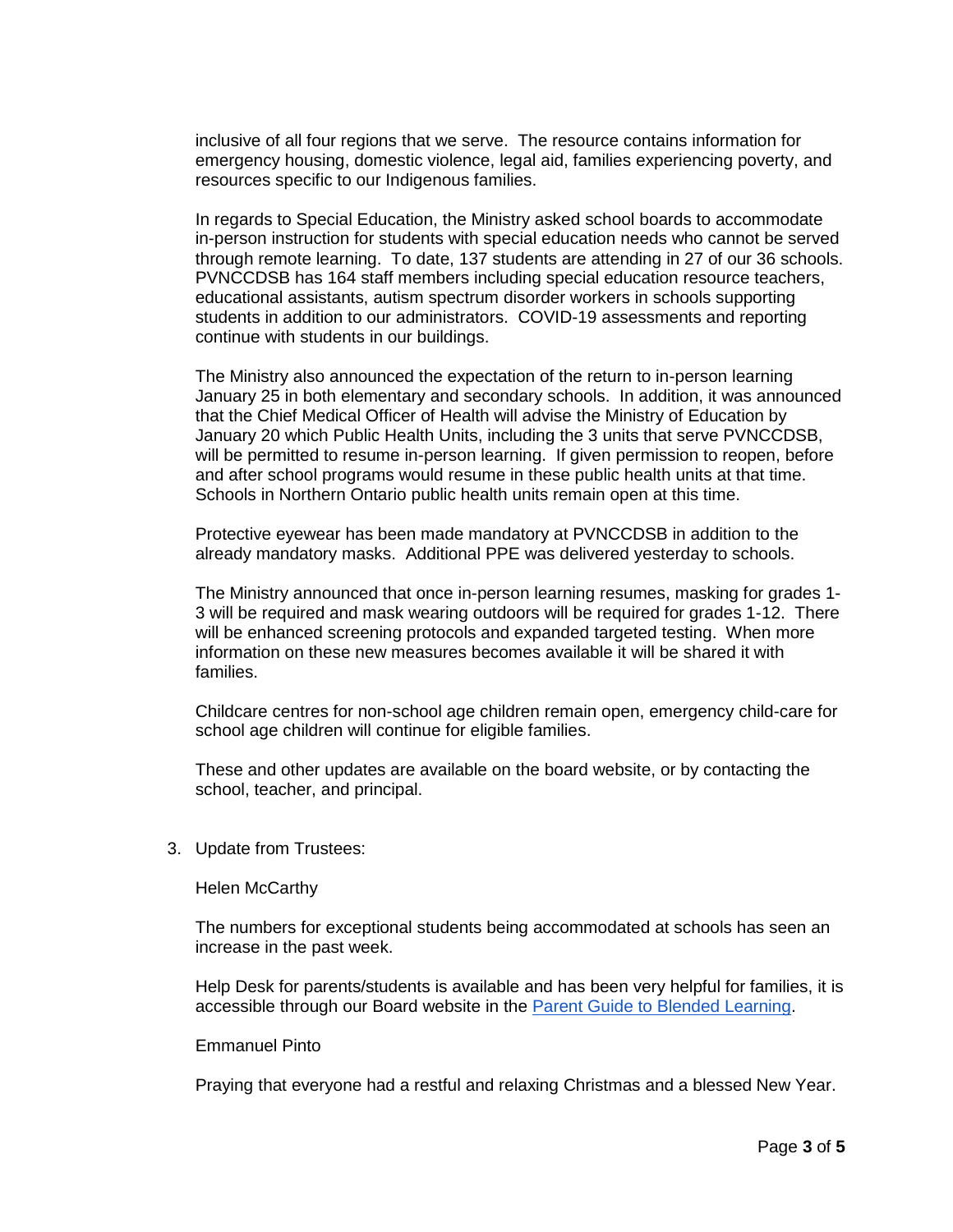#### **C. Discussion Items:**

- A. SEAC Meeting Presentations
	- 1. Transitions Elementary to Secondary and Post-Secondary Sharon Davenport Autism Itinerant Teacher and Laura Di Ianni, Vice Principal of Special Education **Services**

The presentation reviewed the transition planning process for both elementary and secondary students and how these plans are very customized to each individual student. The planning highlighted the importance of outside agencies collaborating with the school/board community in transition meetings. The planning process for students is not static. Planning for students transitioning begins at different times for different students. The *Services and Supports for Secondary Transition* is a document to support schools, families and students as they transition out of secondary. Transition meetings are being facilitated virtually throughout the pandemic.

Discussion Items from the presentation:

The committee discussed the key learnings from the presentation and what parents/families need to be aware of. Some ideas were to ask parents of their expectations and hopes for their child and how important it is to include community partners in the transition meetings. It was discussed about the importance of the regulatory requirements of the IEP and how this is a living document which should document the parents' comments to become part of the record as the document evolves throughout the child's education. The information in the presentation for transitioning secondary students into different paths was seen as important. Information on RDSPs, estate planning and preparing both the parent and student as they become transition to an adult, meaning access for parents is no longer there as the guardian were thought of as important discussion pieces for parents.

- B. Information Items:
	- 1. Update from Autism Ontario (attached)
	- 2. PAAC Survey Results (attached)
- C. Old Business:
	- 1. SEAC 10<sup>th</sup> Meeting Possibilities:
		- a. [International Holocaust](https://assets-global.website-files.com/578f91a7337a79e75e95a0e4/5fda10fb9ed396bad779f87d_IHRD%202021.pdf) Remembrance Day
		- b. [Lessons on Groundbreaking Leadership from Black Women](https://hrs.humber.ca/human-rights-equity-diversity/humber-college-international-womens-day-forum/iwd2021.html)

The committee found that this satisfied the requirement for the SEAC  $10<sup>th</sup>$  meeting. Both events are free and require pre-registering for the event. Sandra Scott, Kelly Smigielski and Shawna Belcourt will be attending the Lessons on Groundbreaking Leadership from Black Women, Arlene Godby will be attending International Holocaust Remembrance Day and Laurie Corrigan will be attending both.

D. New Business:

None noted.